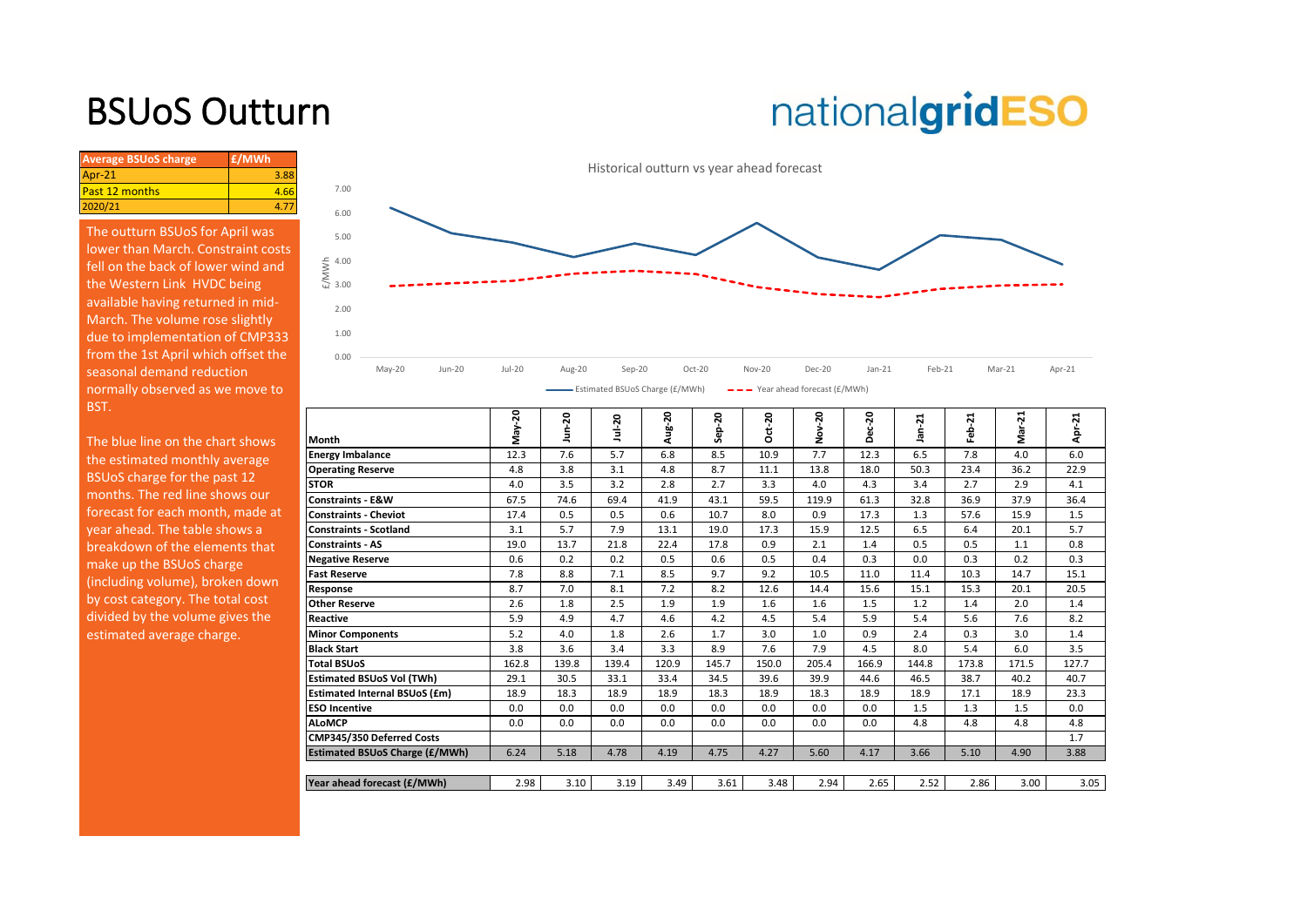### BSUoS Forecast

## nationalgridESO

**Average BSUoS charge £/MWh £/MWh** May-21 4.09 <mark>2021/22 4.17</mark><br>2022/23 3.23 2022/23<br>Next 12 months 4.13 Next 12 months 3.00 5.00 6.00 7.00 Minor adjustments have been made to Fast Reserve based on recently observed data. ESO Incentive has been removed as a separate cost and is now included in the ESO internal costs as part of the Price Control Financial Model. In March for the FY21/22 forecast we have recosted the outage plan and adjusted the constraint costs accordingly. When producing a forecast of constraint costs, we apply a historical wind profile for each month. Variations in the constraint costs month on

[month will therefore be driven by the reduction](https://www.nationalgrideso.com/charging/balancing-services-use-system-bsuos-charges)  in constraint limits due to outages in addition to the wind level applied. As such these are indicative of where costs may outturn but variations are expected due to outturn wind not following a particular historical profile exactly.

We have added an additional line to the forecast from Apr 21 to Mar 22 to account for the deferred BSUoS as per CMP345/350.

From April 21 CMP333 comes into effect changing the demand base to gross demand (NB. This has been included in the forecast figures for some time).

The chart shows the average monthly BSUoS forecast for the next 24 months. The grey band shows the upper and lower range of the forecast. The forecast uses a combination of forecast models and historical data. Constraint costs are adjusted in line with major changes to the outage plan, system faults, and commissioning programmes. The other energy cost categories are forecast using a baseline of historical trends with adjustments for expected changes in system operation or balancing

24 month rolling forecast with error bands



May-21 Jun-21 Jul-21 Aug-21 Sep-21 Oct-21 Nov-21 Dec-21 Jan-22 Feb-22 Mar-22 Apr-22 May-22 Jun-22 Jul-22 Aug-22 Sep-22 Oct-22 Nov-22 Dec-22 Jan-23 Feb-23 Mar-23 Apr-23

Estimated BSUoS Charge (£/MWh)

| Month                                 |       | ಸ     | ᅺ<br>Ξ | Aug-21 | $Sep-21$ | ដុ    | $ov-21$ | $^{c21}$<br>ā | $Jan-22$ | eb-22 | ನ<br>ŝ | 22    | 22<br>Νaγ | R     | $1u + 22$ | 22    | ž,<br>å | $1 - 22$<br>Ő | ង<br>à | $\overline{c}$<br>ă | ಇ<br>Ė. | eb-23 |       | N     |
|---------------------------------------|-------|-------|--------|--------|----------|-------|---------|---------------|----------|-------|--------|-------|-----------|-------|-----------|-------|---------|---------------|--------|---------------------|---------|-------|-------|-------|
| <b>Energy Imbalance</b>               | 13.8  | 10.2  | 11.3   | 10.7   | 12.0     | 13.4  | 12.8    | 13.2          | 13.9     | 14.6  | 9.8    | 8.5   | 7.9       | 8.2   | 9.3       | 8.7   | 10.1    | 11.3          | 10.9   | 11.1                | 11.9    | 12.8  | 10.8  | 8.5   |
| <b>Operating Reserve</b>              | 13.0  | 10.8  | 11.0   | 11.2   | 14.1     | 16.4  | 16.1    | 18.9          | 21.1     | 20.9  | 18.2   | 15.3  | 12.0      | 10.8  | 11.0      | 11.2  | 14.1    | 16.4          | 16.1   | 18.9                | 21.1    | 20.9  | 13.2  | 15.3  |
| <b>STOR</b>                           | 5.9   | 5.4   | 6.0    | 5.8    | 6.3      | 6.2   | 7.4     | 7.5           | 7.6      | 6.5   | 7.4    | 5.2   | 5.6       | 5.4   | 6.0       | 5.8   | 6.3     | 6.2           | 7.4    | 7.5                 | 7.6     | 6.5   | 7.4   | 5.2   |
| <b>Constraints</b>                    | 50.0  | 44.8  | 37.1   | 49.0   | 58.7     | 88.5  | 97.2    | 83.1          | 57.4     | 113.7 | 117.4  | 38.9  | 39.5      | 39.2  | 40.5      | 49.5  | 53.1    | 56.0          | 52.6   | 46.5                | 39.8    | 45.3  | 41.6  | 38.9  |
| <b>Negative Reserve</b>               | 0.7   | 1.6   | 1.8    | 1.7    | 1.8      | 1.2   | 0.5     | 0.5           | 0.6      | 0.1   | 0.2    | 0.4   | 0.9       | 1.6   | 1.8       | 1.7   | 1.8     | 1.2           | 0.5    | 0.5                 | 0.6     | 0.1   | 0.2   | 0.4   |
| <b>Fast Reserve</b>                   | 9.8   | 13.0  | 13.4   | 14.0   | 10.3     | 10.6  | 10.9    | 11.6          | 11.8     | 10.1  | 11.2   | 9.0   | 9.0       | 8.8   | 9.1       | 9.6   | 8.8     | 9.1           | 9.4    | 10.0                | 10.3    | 8.7   | 9.7   | 9.0   |
| Response                              | 16.3  | 15.9  | 16.6   | 17.2   | 15.2     | 15.3  | 15.1    | 15.4          | 15.2     | 14.1  | 15.4   | 11.8  | 12.6      | 11.9  | 12.6      | 13.1  | 11.3    | 11.2          | 11.2   | 11.3                | 11.1    | 10.5  | 11.4  | 11.8  |
| <b>Other Reserve</b>                  | 0.9   | 1.0   | 1.2    | 1.3    | 1.0      | 0.9   | 0.9     | 0.9           | 0.9      | 0.9   | 1.0    | $1.1$ | 0.9       | 1.0   | 1.2       | 1.3   | 1.0     | 0.9           | 0.9    | 0.9                 | 0.9     | 0.9   | 1.0   | 1.1   |
| Reactive                              | 7.4   | 7.0   | 6.9    | 6.8    | 6.6      | 6.7   | 6.5     | 7.1           | 7.0      | 5.7   | 6.1    | 6.7   | 7.5       | 7.0   | 6.9       | 6.8   | 6.6     | 6.7           | 6.5    | 7.1                 | 7.0     | 5.7   | 6.1   | 6.7   |
| <b>Minor Components</b>               | 2.9   | 2.6   | 2.6    | 2.6    | 2.0      | 3.1   | 1.6     | 2.0           | 0.5      | 2.3   | 0.3    | 3.0   | 3.0       | 2.6   | 2.6       | 1.5   | 1.1     | 2.1           | 0.6    | 1.0                 | $-0.6$  | 2.3   | 0.3   | 3.0   |
| <b>Black Start</b>                    | 3.8   | 3.8   | 3.8    | 3.8    | 3.8      | 3.8   | 3.8     | 3.8           | 3.8      | 3.8   | 3.8    | 3.8   | 3.9       | 3.9   | 3.9       | 3.9   | 3.9     | 3.9           | 3.9    | 3.9                 | 3.9     | 3.9   | 3.9   | 3.9   |
| <b>Total BSUoS</b>                    | 124.4 | 116.2 | 111.7  | 124.0  | 131.9    | 166.2 | 172.8   | 163.8         | 139.8    | 192.9 | 191.0  | 103.8 | 102.5     | 100.5 | 104.7     | 113.0 | 118.0   | 125.0         | 119.9  | 118.6               | 113.7   | 117.6 | 105.7 | 103.8 |
| Esitmated BSUoS Vol (TWh)             | 37.9  | 35.7  | 36.4   | 36.7   | 38.2     | 40.7  | 48.8    | 49.7          | 53.7     | 44.7  | 46.0   | 40.0  | 37.9      | 35.7  | 36.4      | 36.7  | 38.2    | 40.7          | 48.8   | 49.7                | 53.7    | 44.7  | 46.0  | 40.0  |
| Estimated Internal BSUoS (£m)         | 24.0  | 23.3  | 24.0   | 24.0   | 23.3     | 24.0  | 23.3    | 24.0          | 24.0     | 21.7  | 24.0   | 23.3  | 24.0      | 23.3  | 24.0      | 24.0  | 23.3    | 24.0          | 23.3   | 24.0                | 24.0    | 21.7  | 24.0  | 23.3  |
| <b>ESO Incentive</b>                  | 0.0   | 0.0   | 0.0    | 0.0    | 0.0      | 0.0   | 0.0     | 0.0           | 0.0      | 0.0   | 0.0    | 0.0   | 0.0       | 0.0   | 0.0       | 0.0   | 0.0     | 0.0           | 0.0    | 0.0                 | 0.0     | 0.0   | 0.0   | 0.0   |
| <b>ALoMCP</b>                         | 4.8   | 4.8   | 4.8    | 4.8    | 4.8      | 4.8   | 4.8     | 4.8           | 4.8      | 4.8   | 4.8    | 4.8   | 4.8       | 4.8   | 0.0       | 0.0   | 0.0     | 0.0           | 0.0    | 0.0                 | 0.0     | 0.0   | 0.0   | 0.0   |
| CMP345/350 Deferred Costs             | 1.8   | 1.7   | 1.8    | 1.8    | 1.7      | 1.8   | 1.7     | 1.8           | 1.8      | 1.6   | 1.8    |       |           |       |           |       |         |               |        |                     |         |       |       |       |
| <b>Estimated BSUoS Charge (£/MWh)</b> | 4.09  | 4.09  | 3.91   | 4.21   | 4.24     | 4.83  | 4.16    | 3.91          | 3.17     | 4.94  | 4.82   | 3.29  | 3.47      | 3.61  | 3.53      | 3.73  | 3.70    | 3.66          | 2.94   | 2.87                | 2.56    | 3.12  | 2.82  | 3.17  |
|                                       |       |       |        |        |          |       |         |               |          |       |        |       |           |       |           |       |         |               |        |                     |         |       |       |       |

| High Error Band (£/MWh) | 4.45 4.45 4.49 4.94 5.29 6.31 5.33 5.06 4.29 6.10 6.02 4.56 4.82 5.01 4.95 5.11 5.18 5.06 4.34 4.28 3.94 4.47 4.22   |  |  |  |  |  |  |  |  |  |  |  |  |
|-------------------------|----------------------------------------------------------------------------------------------------------------------|--|--|--|--|--|--|--|--|--|--|--|--|
| Low Error Band (£/MWh)  | 1 3.74 3.74 3.33 3.48 3.18 3.35 2.98 2.77 2.05 3.79 3.62 2.02 2.12 2.20 2.12 2.35 2.22 2.26 1.53 1.47 1.18 1.76 1.42 |  |  |  |  |  |  |  |  |  |  |  |  |